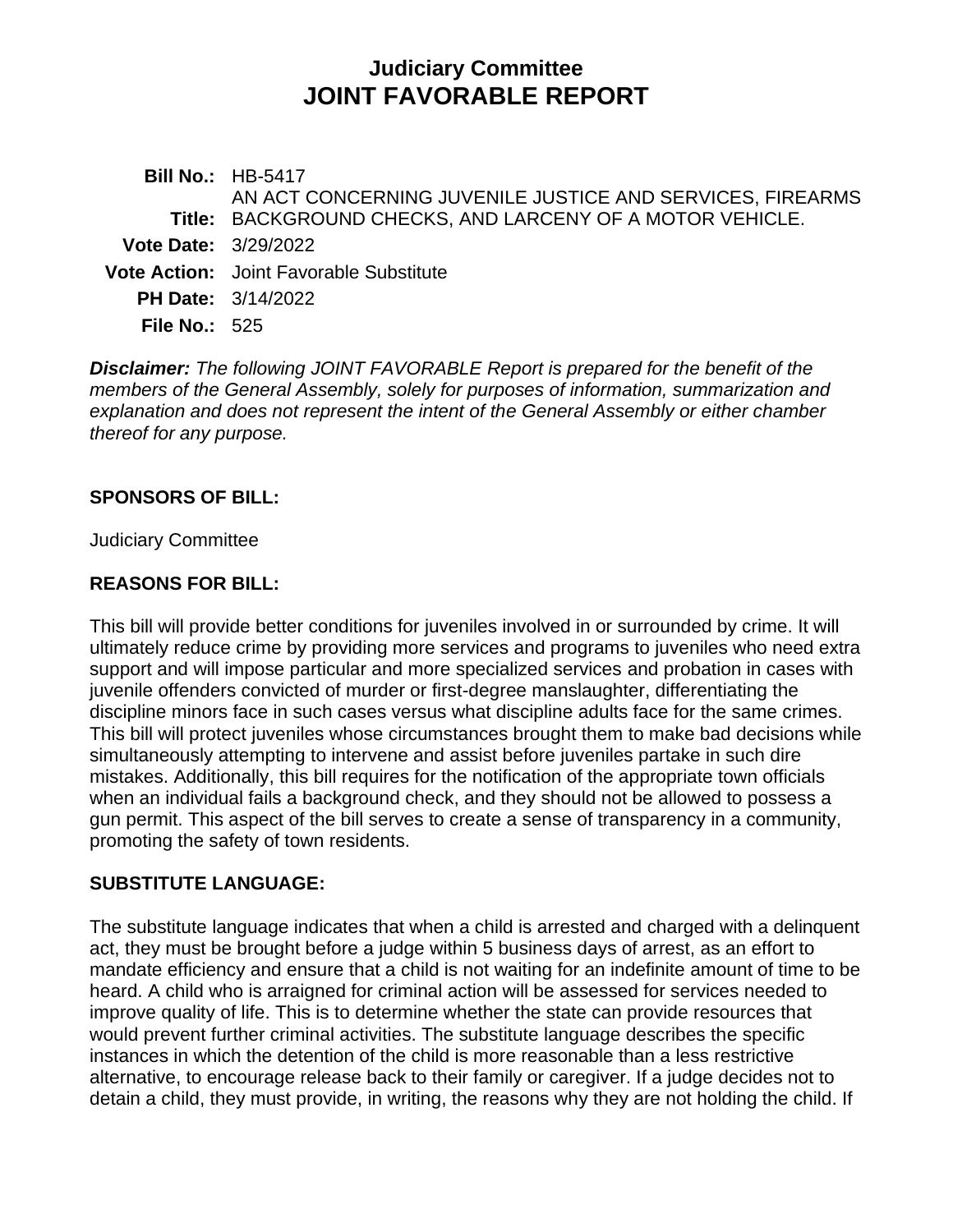a judge releases a child who was charged with property theft or a crime involving a motor vehicle, the child may be electronically monitored through GPS, to dissuade further property theft or motor vehicle incident. A child may be detained for up to 8 hours if the officer applies for an order of detention, the judge has not ruled on it yet, and the officer has been unable to contact the child's parent or guardian. Other than this specific exception, children cannot be detained for more than 6 hours. If the crime committed involved murder, manslaughter, or the use of a firearm, the prosecutorial officer could request the court to change the proceedings as a serious homicide or firearm prosecution. This addition allows for more severe cases to be treated as such. Records of cases of juvenile matters must be kept for 90 days and should be accessible and available through electronic means. The substitute language describes the funding to be made available to accomplish the tasks of this legislation.

# **RESPONSE FROM ADMINISTRATION/AGENCY:**

**Child Advocate of the Office of the Child Advocate, Sarah Healy Eagan**, supports the bill, especially following the uptick in crime seen in CT in 2020. The pandemic led to unprecedented and abrupt changes in children's lives and services and was particularly harmful for children and families already struggling to meet basic needs. Focusing on restoration and enhancement of community-based services and residential services and investing in children and communities will be an essential component in repairing communities.

**Director of Delinquency Defense and Child Protection of the Division of Public Defender Services, Susan I. Hamilton**, opposes certain sections of the bill. They oppose that an assessment would be required immediately upon arraignment. She states that the court already has the authority to issue electronic monitoring when a child is released and placed on suspended orders of detention. She opposes that children could be held longer than 6 hours. OCPD opposes that cases could be subject to blended sentences because there is no minimum age limit on when the designation can be used, which could result in children well under the age of 15 being transferred to the adult court.

**State Victim Advocate Natasha M. Pierre, Esq.**, supports the bill. Juvenile justice reforms, including the prompt arraignment for certain serious juvenile offenders, the use of GPS monitoring for repeat criminal conduct and improving the sharing of information concerning juvenile cases by law enforcement, will enhance victim and public safety.

**Division of Criminal Justice of the State of Connecticut** supports the bill to ensure that repeat and violence offenders are held accountable while low-level offending juveniles are kept out of the court system and receive necessary services. They also appreciate taking preventative measures to address root causes so that juveniles avoid criminal behavior from the start.

**External Affairs Division of the Judicial Branch** takes no stance on the policies in the bill. They suggest a clarification be made in Section 2 (b) so line 122 would read: "the prosecutorial official may request the court to designate the proceeding as a serious homicide or sexual offender prosecution." This change would clarify that not all crimes are of serious sexual nature.

## **NATURE AND SOURCES OF SUPPORT:**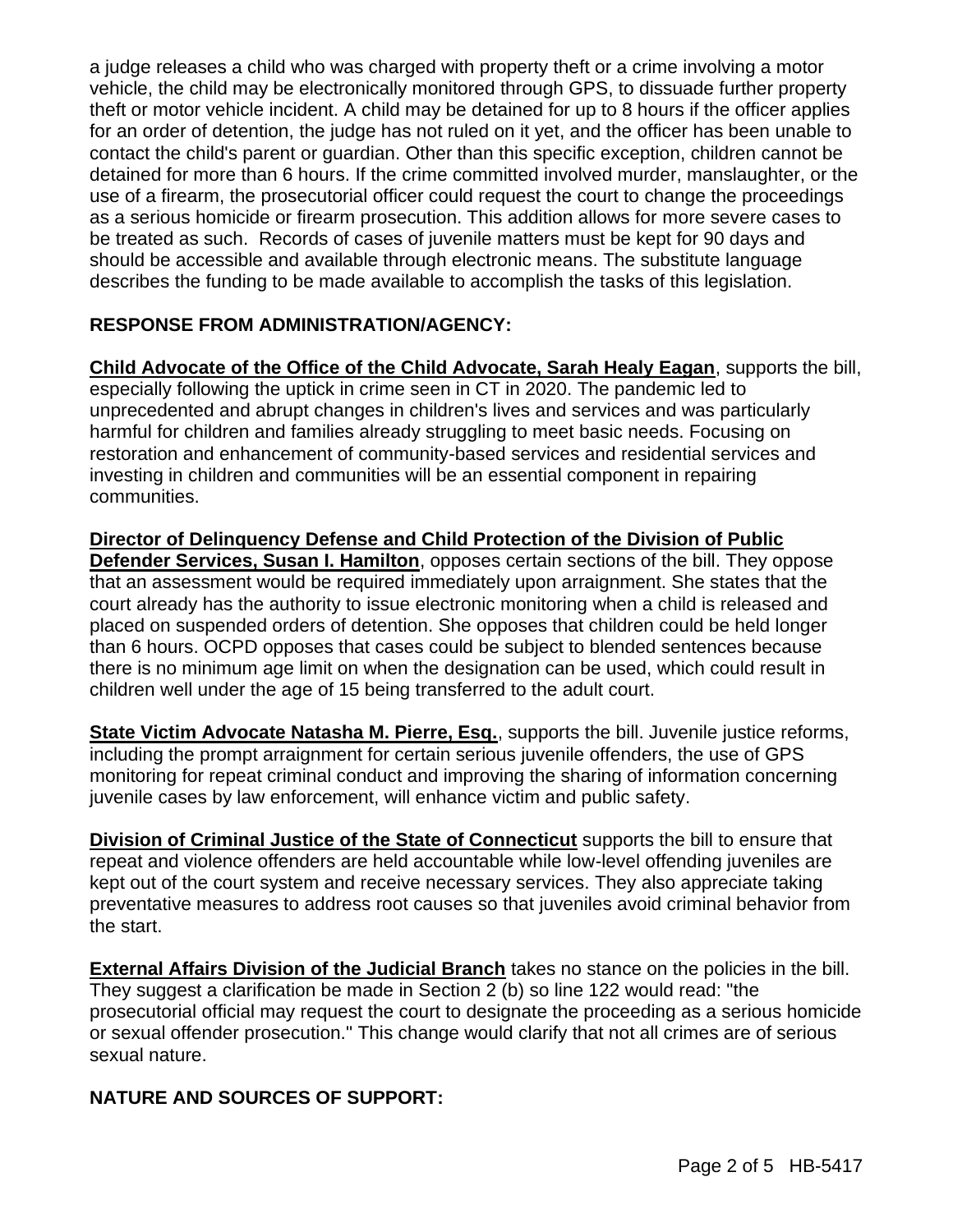### **State and Federal Relations Manager of Connecticut Conference of Municipalities,**

**Mike Muszynski**, supports the bill because CCM supports efforts that would provide law enforcement and judges greater access to information regarding juvenile offender records, along with providing greater tools available to judges that would expand eligibility and increase the vigor and funding of diversionary programs.

### **NATURE AND SOURCES OF OPPOSITION:**

**Justice Advisor with the Connecticut Justice Alliance, Tenille Bonilla**, opposes this bill because most of the bill consists of ways to keep children in negative spaces longer than they need to be or find more immediate reasons to detain them. GPS monitoring is another instance of detainment that traumatizes children, and the children that find themselves in these harmful situations are receiving no services, schooling, or family connections that impact the mental health of the child.

**Juvenile Justice Consultant for the Connecticut Youth Services Association, Erica Bromley,** opposes the bill because it recommends rolling back well thought-out and successful reforms which is not in the best interest of our young people. Efforts need to be focused on earlier intervention and provision of services targeted to individual needs and root causes of behaviors.

**Research and Policy Director of Connecticut Voices for Children, Lauren Ruth, Ph.D**., opposes section 1 and 2 of the bill, stating that they contain provisions that can harm children and public safety. Young people thrive by providing our youth with mental health resources and substance use prevention and treatment ensures that they do not become involved with the criminal legal system in the first place.

**Criminal Justice Advocacy Clinic of the Jerome N. Frank Legal Services Organization** opposes the bill because the legislation punishes children harshly for behavior that arises from circumstances outside of their control which is unjust. Children do not choose the environments they are born into, nor do they get to choose the number or quality of resources available to them, their schools, or their families. The "tough on crime" approach does not enhance public safety but instead accelerates mass incarceration.

**Director of a Youth Justice Project with Center for Children's Advocacy, Marisa M. Halm**, opposes the bill because it requires additional immediate assessment upon arraignment that would potentially infringe upon a youth's right to a fair trial. Expectations to detain a child for longer is warranted in some very limited circumstances, there must be a reasonable cap in an instance of doing so.

**Executive Director of African Caribbean American Parents of Children with Disabilities, Inc., Ann R. Smith**, opposes the bill because the juvenile justice system produces disparate outcomes for children of color and children with special needs.

**Executive Director of One Standard of Justice, Cindy Prizio, opposes the bill because** children should not be treated like adults because neurological research states impulse control and decision making in the brain doesn't mature until age 25, and can increase to 30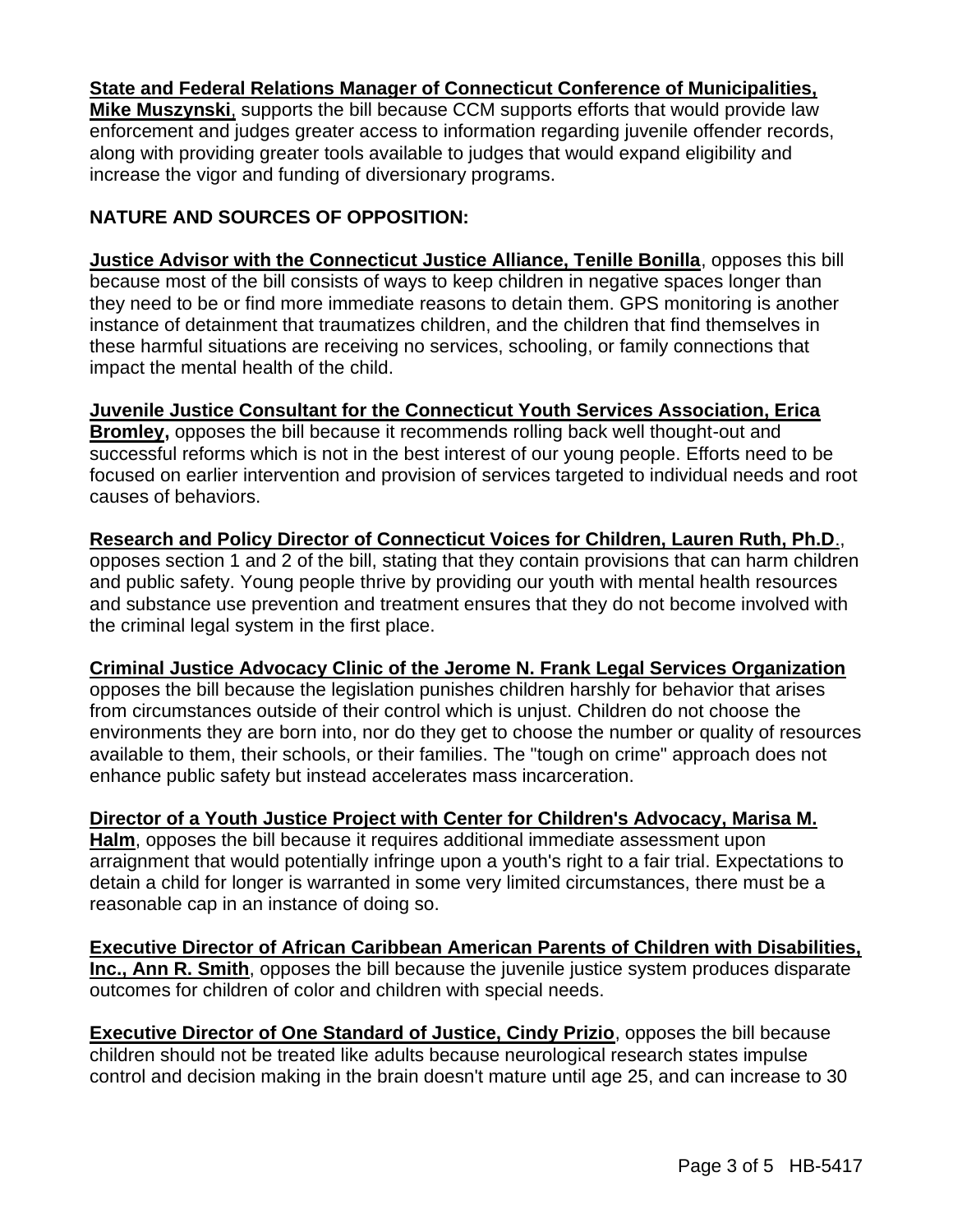years old with early life trauma. Instead of asking young people "what they did" we should instead ask "what happened to you".

**Resident of North Branford, George Heath**, opposes the gun law portion of this bill and offers no comment on the other aspect, stating that these laws only effect the law-abiding citizens in Connecticut. The real issue is the lack of enforcement of the laws already on the books. Our state already has some of the strictest gun laws in the country, and citizens need to be able to defend themselves.

**Resident of West Haven, Barbara Fair**, opposes the bill because she believes it will improve the quality of life of young people. Since children do not engage in crime or violence for fun or without provocation, it is important to recognize that it is driven by poverty. This bill will support marginalized communities and won't punish children by incarcerating them for longer since more time is ineffective in behavior modification.

**Resident of Hartford, Parish Smith**, opposes the bill because implementing new GPS tracking equipment and training will cost taxpayers millions of dollars. They also disagree with doubling the maximum incarceration time for youths who plead guilty to rape and murder. Longer individual confinement has severe effects on mental health. Instead, communities should focus on providing resources and services.

**Rev. Larissa Forsythe** opposes the bill because it is our responsibility as a society to care especially for those who have been pushed to the margins and made vulnerable by oppressive systems. She believes that section one will unfairly impact undocumented kids because their support system does not have time to mobilize within 5 days of the arrest and could result in deportation. She is concerned that the change from 30 months maximum sentence to 60 months is not rehabilitative and solves nothing.

**Resident of New Haven, Timothy Gabriele**, opposes the bill because it is designed to make punishment crueler, push for less police accountability when detaining children, increase surveillance on overly policed communities, and try 13- and 14-year-old children as adults even though their brains are underdeveloped. These underprivileged children who are most vulnerable are given charges that follow them for the rest of their lives.

**Resident of New Haven, Kelsey Lloyd**, opposes this bill because it does not properly support children during the most critical developmental stages in their youth. Based on data and research, it clear that early intervention and proper community-based support will have a more positive impact on their future well-being while involved with the juvenile system.

**Organizing Manager for CT Students for a Dream, Eric Cruz Lopez**, opposes the bill primarily because of the use of GPS monitoring. As an immigrant's rights organization, they have seen GPS monitoring used in ways who criminalize those who have the monitor but also those around them. It also puts immigrant families at risk of being criminalized and their legal status being put in jeopardy. More supervision leads to more criminalization, not less.

**Melody Massaquoi** opposes the bill because they are opposed to any legislation that increases the electronic monitoring or GPS surveillance of youth, and especially Black and Brown youth or adults in their communities.